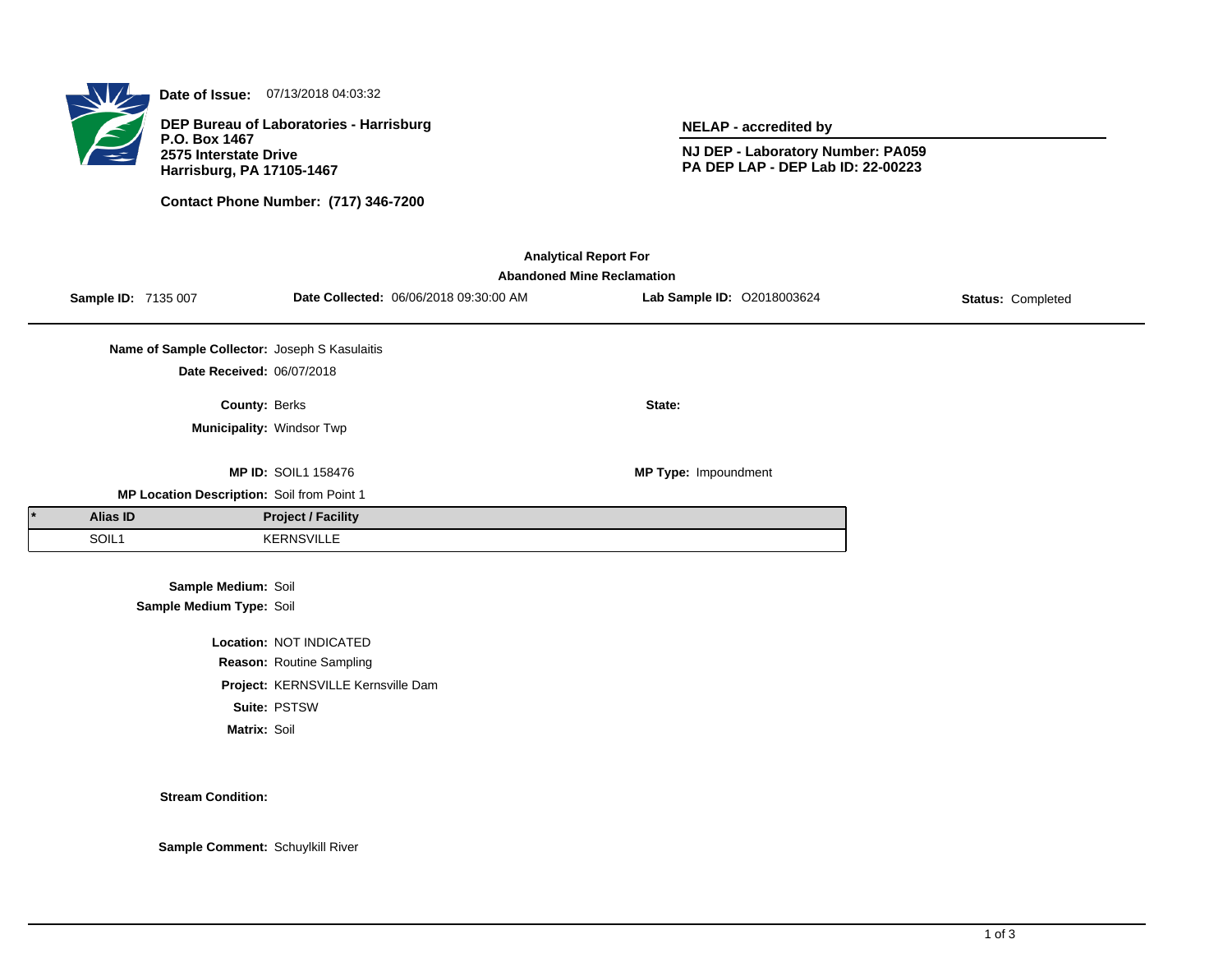## **Analytical Report For Abandoned Mine Reclamation**

| Sample ID: 7135 007                     | Date Collected: 06/06/2018 09:30:00 AM | <b>Lab Sample ID: 02018003624</b> | <b>Status: Completed</b> |                    |
|-----------------------------------------|----------------------------------------|-----------------------------------|--------------------------|--------------------|
| <b>Test Codes / CAS # - Description</b> | <b>Reported Results</b>                | Date And Time Analyzed            | <b>Approved by</b>       | <b>Test Method</b> |
| 72548<br>$4,4'$ -DDD                    | 10.0 UG/KG (U)                         | 07/11/2018 02:00 AM               | <b>MESPECHT</b>          | EPA 8081B          |
| 72559<br>4,4'-DDE                       | 10.0 UG/KG (U)                         | 07/11/2018 02:00 AM               | <b>MESPECHT</b>          | EPA 8081B          |
| 50293<br>$4,4'$ -DDT                    | 10.0 UG/KG (U)                         | 07/11/2018 02:00 AM               | <b>MESPECHT</b>          | <b>EPA 8081B</b>   |
| 15972608 Alachlor                       | 10.0 UG/KG (U)                         | 07/11/2018 02:00 AM               | <b>MESPECHT</b>          | EPA 8081B          |
| 309002<br>Aldrin                        | 10.0 UG/KG (U)                         | 07/11/2018 02:00 AM               | <b>MESPECHT</b>          | EPA 8081B          |
| 319846<br>alpha-BHC                     | 10.0 UG/KG (U)                         | 07/11/2018 02:00 AM               | <b>MESPECHT</b>          | EPA 8081B          |
| 5103719<br>alpha-Chlordane              | 10.0 UG/KG (U)                         | 07/11/2018 02:00 AM               | <b>MESPECHT</b>          | EPA 8081B          |
| 319857<br>beta-BHC                      | 10.0 UG/KG (U)                         | 07/11/2018 02:00 AM               | <b>MESPECHT</b>          | EPA 8081B          |
| 2675776<br>Chlorneb                     | 10.0 UG/KG (U)                         | 07/11/2018 02:00 AM               | <b>MESPECHT</b>          | EPA 8081B          |
| 510156<br>Chlorobenzilate               | 10.0 UG/KG (U)                         | 07/11/2018 02:00 AM               | <b>MESPECHT</b>          | EPA 8081B          |
| 1897456<br>Chlorothalonil               | 10.0 UG/KG (U)                         | 07/11/2018 02:00 AM               | <b>MESPECHT</b>          | EPA 8081B          |
| cis-Permethrin<br>54774457              | 10.0 UG/KG (U)                         | 07/11/2018 02:00 AM               | <b>MESPECHT</b>          | EPA 8081B          |
| 21725462<br>Cyanazine                   | 10.0 UG/KG (U)                         | 07/11/2018 02:00 AM               | <b>MESPECHT</b>          | EPA 8081B          |
| 1861321<br><b>DCPA</b>                  | 10.0 UG/KG (U)                         | 07/11/2018 02:00 AM               | <b>MESPECHT</b>          | EPA 8081B          |
| 319868<br>delta-BHC                     | 10.0 UG/KG (U)                         | 07/11/2018 02:00 AM               | <b>MESPECHT</b>          | EPA 8081B          |
| 60571<br><b>Dieldrin</b>                | 10.0 UG/KG (U)                         | 07/11/2018 02:00 AM               | <b>MESPECHT</b>          | EPA 8081B          |
| 2921882<br>Dursban                      | 10.0 UG/KG (U)                         | 07/11/2018 02:00 AM               | <b>MESPECHT</b>          | <b>EPA 8081B</b>   |
| 959988<br>Endosulfan I                  | 10.0 UG/KG (U)                         | 07/11/2018 02:00 AM               | <b>MESPECHT</b>          | EPA 8081B          |
| 33213659<br>Endosulfan II               | 10.0 UG/KG (U)                         | 07/11/2018 02:00 AM               | <b>MESPECHT</b>          | EPA 8081B          |
| 1031078<br><b>Endosulfan Sulfate</b>    | 10.0 UG/KG (U)                         | 07/11/2018 02:00 AM               | <b>MESPECHT</b>          | EPA 8081B          |
| 72208<br>Endrin                         | 10.0 UG/KG (U)                         | 07/11/2018 02:00 AM               | <b>MESPECHT</b>          | EPA 8081B          |
| 7421934<br><b>Endrin Aldehyde</b>       | 10.0 UG/KG (U)                         | 07/11/2018 02:00 AM               | <b>MESPECHT</b>          | EPA 8081B          |
| 53494705<br>Endrin Ketone               | 10.0 UG/KG (U)                         | 07/11/2018 02:00 AM               | <b>MESPECHT</b>          | EPA 8081B          |
| 2593159<br>Etridiazole                  | 10.0 UG/KG (U)                         | 07/11/2018 02:00 AM               | <b>MESPECHT</b>          | EPA 8081B          |
| <b>EXTRACTED DATE</b>                   | 06132018 Day                           | 07/11/2018 02:00 AM               | <b>MESPECHT</b>          | EPA 8081B          |
| 5103742<br>gamma-Chlordane              | 10.0 UG/KG (U)                         | 07/11/2018 02:00 AM               | <b>MESPECHT</b>          | EPA 8081B          |
| 76448<br>Heptachlor                     | 10.0 UG/KG (U)                         | 07/11/2018 02:00 AM               | <b>MESPECHT</b>          | EPA 8081B          |
| 1024573<br><b>Heptachlor Epoxide</b>    | 10.0 UG/KG (U)                         | 07/11/2018 02:00 AM               | <b>MESPECHT</b>          | EPA 8081B          |
| 118741<br>Hexachlorobenzene             | 10.0 UG/KG (U)                         | 07/11/2018 02:00 AM               | <b>MESPECHT</b>          | EPA 8081B          |
| 77474<br>Hexachlorocyclopentadiene      | 10.0 UG/KG (U)                         | 07/11/2018 02:00 AM               | <b>MESPECHT</b>          | EPA 8081B          |
| 58899<br>Lindane                        | 10.0 UG/KG (U)                         | 07/11/2018 02:00 AM               | <b>MESPECHT</b>          | EPA 8081B          |
| Methoxychlor<br>72435                   | 10.0 UG/KG (U)                         | 07/11/2018 02:00 AM               | <b>MESPECHT</b>          | EPA 8081B          |
| 51218452 Metolachlor                    | 10.0 UG/KG (U)                         | 07/11/2018 02:00 AM               | <b>MESPECHT</b>          | EPA 8081B          |
| 21087649<br>Metribuzin                  | 10.0 UG/KG (U)                         | 07/11/2018 02:00 AM               | <b>MESPECHT</b>          | EPA 8081B          |
| 1918167<br>Propachlor                   | 10.0 UG/KG (U)                         | 07/11/2018 02:00 AM               | <b>MESPECHT</b>          | EPA 8081B          |
| 51877748 trans-Permethrin               | 10.0 UG/KG (U)                         | 07/11/2018 02:00 AM               | <b>MESPECHT</b>          | EPA 8081B          |